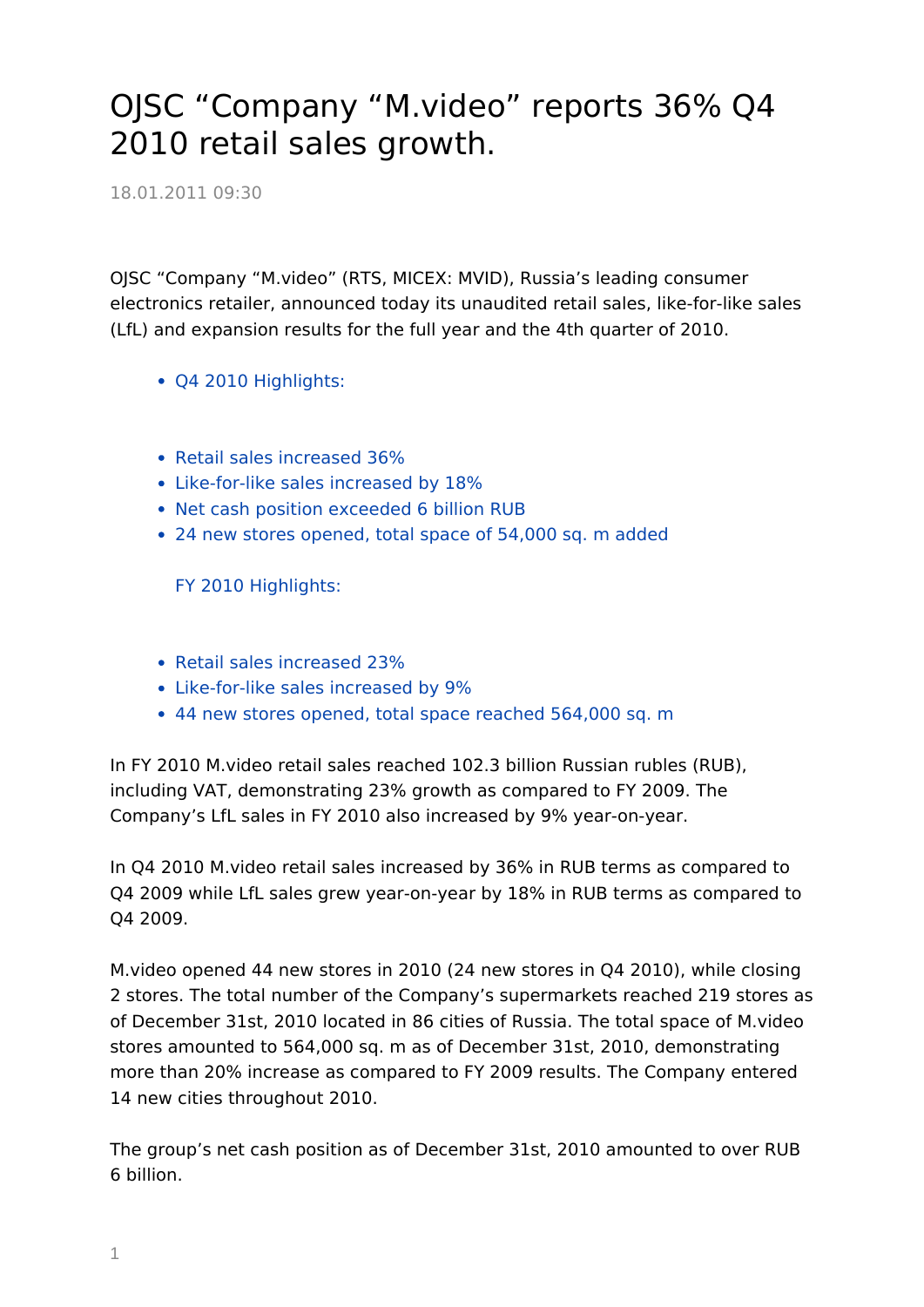Alexander Tynkovan, President and CEO of OJSC "Company "M.video", said: "We achieved many milestones in 2010. We broke through the 100 billion rubles sales mark for the first time in our history. We also opened our high of 44 stores in one year. These achievements show that the M.video brand is trusted by both customers and landlords and we are the best place to shop for innovative consumer electronics".

He also stated: "We are quite optimistic about our group's performance in 2011. We believe that an improving customers' confidence and growing demand on consumer electronics in the Russian market going along with our ambitious expansion strategy will bring more benefits to M.video as one of the best and leading companies in this sector".

|  |  |  | Summary of the full year and the 4th quarter 2010 performance: |
|--|--|--|----------------------------------------------------------------|
|  |  |  |                                                                |

| Retail Sales Performance*                       |                           |         |                           |                         |           |                      |  |  |  |  |  |
|-------------------------------------------------|---------------------------|---------|---------------------------|-------------------------|-----------|----------------------|--|--|--|--|--|
|                                                 | FY 2010                   | FY 2009 | % change<br>$y$ -o-y      | Q4 2010                 | Q4 2009   | % change<br>$y$ -o-y |  |  |  |  |  |
| <b>RUB</b><br>million,<br>with VAT              | 102 297                   | 82 982  | 23%                       | 35 076                  | 25 7 7 2  | 36%                  |  |  |  |  |  |
| <b>RUB</b><br>million,<br>without<br><b>VAT</b> | 86 692                    | 70 324  | 23%                       | 29 7 25                 | 21841     | 36%                  |  |  |  |  |  |
| LfL Sales Performance**                         |                           |         |                           |                         |           |                      |  |  |  |  |  |
|                                                 | FY 2010 LfL Dynamics, %   |         |                           | Q4 2010 LfL Dynamics, % |           |                      |  |  |  |  |  |
| Russian<br>rubles                               | 9%                        |         |                           | 18%                     |           |                      |  |  |  |  |  |
| Expansion                                       |                           |         |                           |                         |           |                      |  |  |  |  |  |
|                                                 | As of 31 December<br>2010 |         | As of 31 December<br>2009 |                         | New 2010  | % change             |  |  |  |  |  |
| <b>Stores</b>                                   | 219                       |         | 177                       |                         | 42 ***    | 23,7%                |  |  |  |  |  |
| Total<br>space, sq.<br>m                        | 564 000                   |         | 467 000                   |                         | 97 000*** | 20,8%                |  |  |  |  |  |